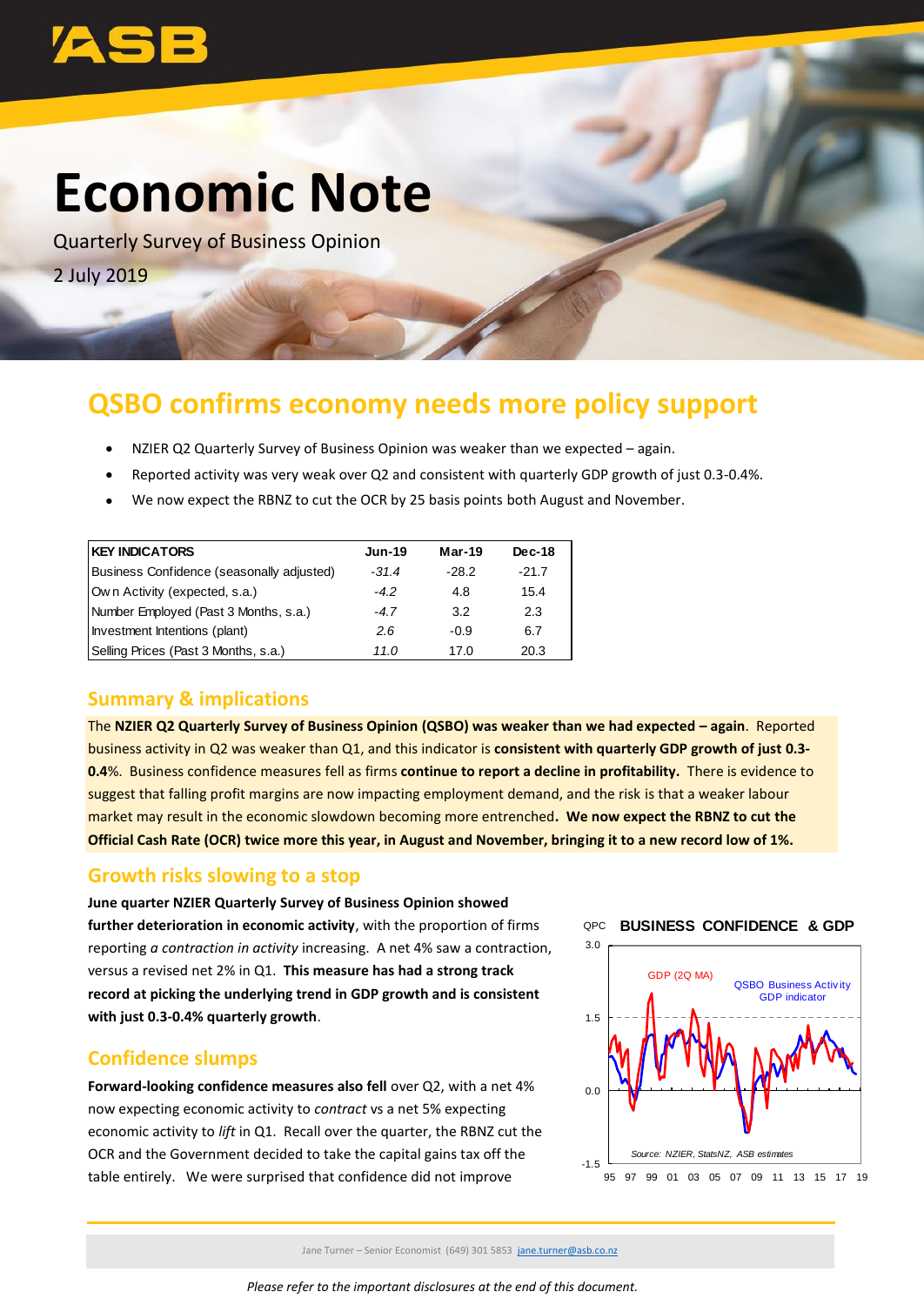following those two events. **The weak results highlights the real economic pressure NZ firms remain under and the need for additional policy support. It casts serious doubt on whether the pick-up in growth momentum foreshadowed by the RBNZ will actually eventuate.**

### **Falling profitability weighed on employment**

The survey was weak across the board, with all sectors of the economy reporting a net contraction in activity. **Cost pressures remain prevalent,** with a net 43% reporting an increase in costs over the past quarter. However, relatively few firms were able to lift selling prices in response, with just a net 11% lifting prices (down from a net 24% lifting selling prices in June 2018). The fall in the proportion of firms lifting selling prices points to a slowdown in core inflation pressures.

**Profitability remains under pressure and is weighing on investment and employment.** Reported employment turned negative for the first time since 2012 (a net 5% reported a contraction in employment, down from a net 3% reporting a lift). **Once the labour market starts to slow, we can expect the economic downturn to become more entrenched as households become more risk averse and pull back on major household purchases.** 

#### **More policy support needed**

The Q2 QSBO survey shows clear evidence the economy is struggling, and there are growing risks that the slowdown will become more entrenched. There is a **clear case for the RBNZ to provide additional policy support**

and we now **expect the RBNZ will cut the OCR twice more, in August and November, bringing the Official Cash Rate to 1%.** We feel an OCR cut in August is a done deal but note that the timing of the second cut will remain dependent on domestic economic data, global events, the NZD and actions of offshore central banks.

| <b>GROWTH INDICATORS</b>                  | <b>Jun-19</b> | $Mar-19$ | $Dec-18$ |
|-------------------------------------------|---------------|----------|----------|
| Business Confidence (seasonally adjusted) | $-31.4$       | $-28.2$  | $-21.7$  |
| Own Activity (expected, s.a.)             | $-4.2$        | 4.8      | 15.4     |
| Investment Intentions (building)          | 5.0           | $-0.2$   | $-4.0$   |
| Investment Intentions (plant)             | 2.6           | $-0.9$   | 6.7      |
| Profitability (past 3 Months)             | $-26.3$       | $-23.4$  | $-23.4$  |
| Profitability (next 3 Months)             | $-23.6$       | $-17.6$  | $-14.3$  |
|                                           |               |          |          |
| <b>LABOUR MARKET INDICATORS</b>           | <b>Jun-19</b> | $Mar-19$ | $Dec-18$ |
| Number Employed (Past 3 Months, s.a.)     | $-4.7$        | 3.2      | 2.3      |
| Number Employed (Next 3 Months, s.a.)     | 8.9           | 9.7      | 11.5     |
| Labour Shortages (Skilled)                | 42.8          | 50.0     | 51.0     |
| Labour Shortages (Unskilled)              | 33.2          | 33.8     | 33.9     |
| Factor Constraints (Labour)               | 21.0          | 19.4     | 21.1     |
|                                           |               |          |          |
| <b>INFLATION INDICATORS</b>               | <b>Jun-19</b> | Mar-19   | $Dec-18$ |
| Capacity Utilisation (%)                  | 93.7          | 92.4     | 92.8     |
| Costs (Past 3 Months, s.a.)               | 43.2          | 38.9     | 47.0     |
| Costs (Next 3 Months, s.a.)               | 39.2          | 40.1     | 39.7     |
| Selling Prices (Past 3 Months, s.a.)      | 11.0          | 17.0     | 20.3     |
| Selling Prices (Next 3 Months, s.a.)      | 14.0          | 26.7     | 19.2     |